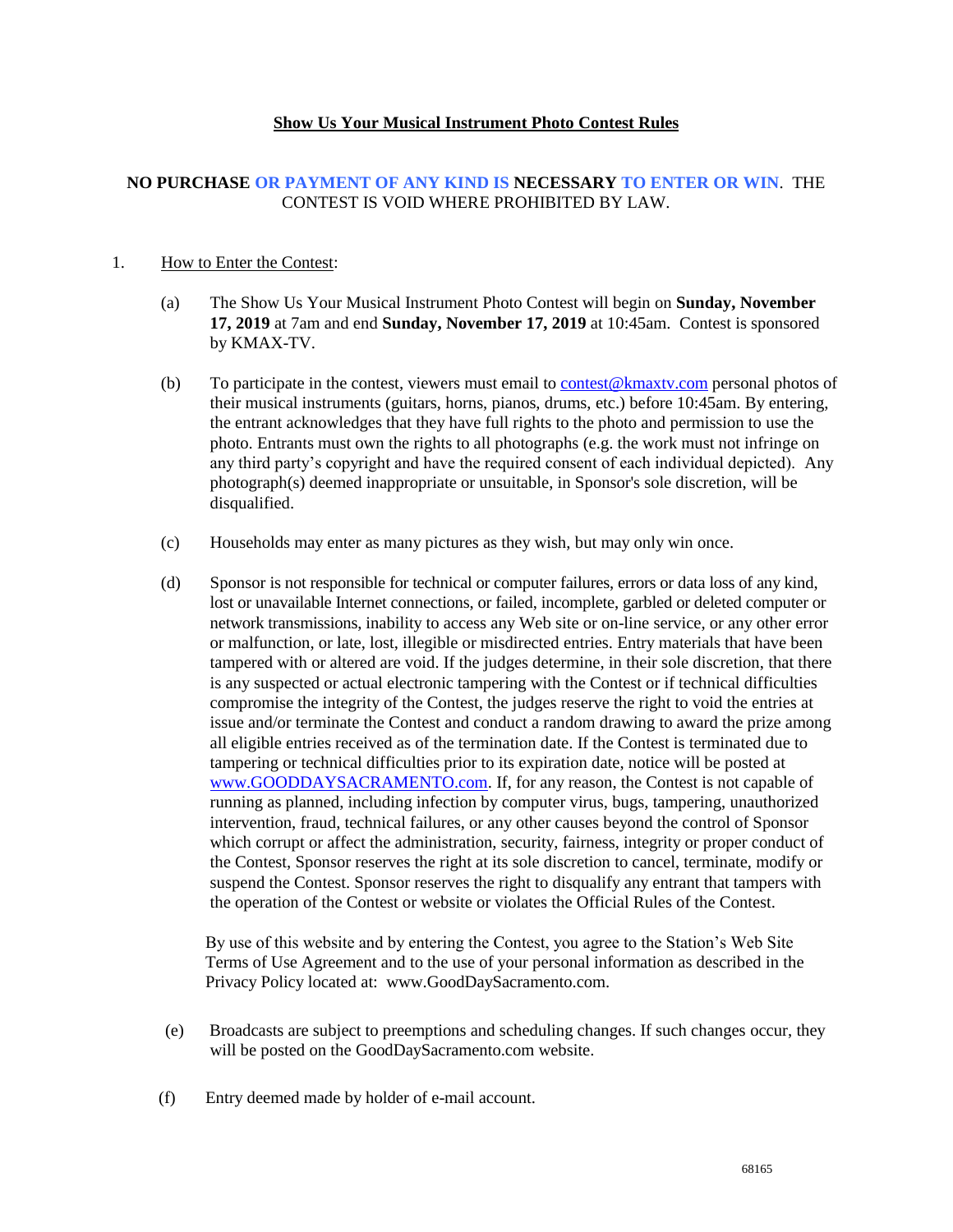- (g) Odds of winning depend on number of eligible entries.
- 2. Eligibility Restrictions:
	- (a) The contest is open to Sacramento/Stockton/Modesto DMA residents who are  $18$  years of age or older**.** Employees of KMAX/KOVR, CBS Corporation, Live Nation, other television and radio stations in the Sacramento/Stockton/Modesto market, and their affiliates, subsidiaries and advertising agencies and their immediate family members and persons living in the same household are ineligible to participate or win.
	- (b) Viewers are eligible to win a KOVR/KMAX contest only once every sixty days. Only one winner per household is permitted in any contest. Viewers are eligible to win a prize valued at \$600.00 or more only once every six months.
	- (c) All entries become the sole property of Station and will not be returned. By entering, entrants agree to abide by these rules, and warrant and represent that their entry is their original work.
	- (d) Contestants are required to provide truthful information and the Station will reject and delete any entry that it discovers to be false or fraudulent. The Station will disqualify any entry from individuals who do not meet the eligibility requirements, and the Station will also delete any entry received from persons under the age of 13.
- 3. Prizes:
	- (a) Up to forty (40) grand prizes will be awarded. Grand Prize is one (1) pair of upper level tickets to see Trans-Siberian Orchestra perform at the Golden 1 Center in Sacramento on Friday, November 29<sup>th</sup>, 2019 at 3:00pm. Total prize value: \$72.00.
	- (b) All prizes or prize certificates may be picked up at the office of KMAX/KOVR; 2713 KOVR Drive; West Sacramento, CA 95605. Any prize or prize certificate not claimed by Thursday, November 28, 2019 at 12:00pm will be forfeited by the winner. In the event that the prize is mailed to a winner, it will be with the prior written consent of the winner and therefore, winner assumes the risk of their arrival. KOVR/KMAX is not responsible for the safe or delayed arrival of a prize or prize certificate.
	- (c) Contest prizes are not transferable. Prizes may not be substituted for or redeemed for cash. Station reserves the right to substitute prize of comparable value.
- 4. Selection of Winners:
	- (a) Decisions of contest sponsors with respect to the contest are final.
	- (b) During each hour of Good Day Sacramento, from 7am through 11am on **Sunday, November 17, 2019**, the shows co-hosts will show pictures that viewers have submitted. If the entrants' picture is shown on-air, and if the entrant meets the eligibility requirements in paragraph 2, the entrant will win.
	- (c) Each hour of the contest period (**November 17, 2019** between 7am through 11am), photos will be shown. The pictures will be judged based on the clarity of the photo as well as the